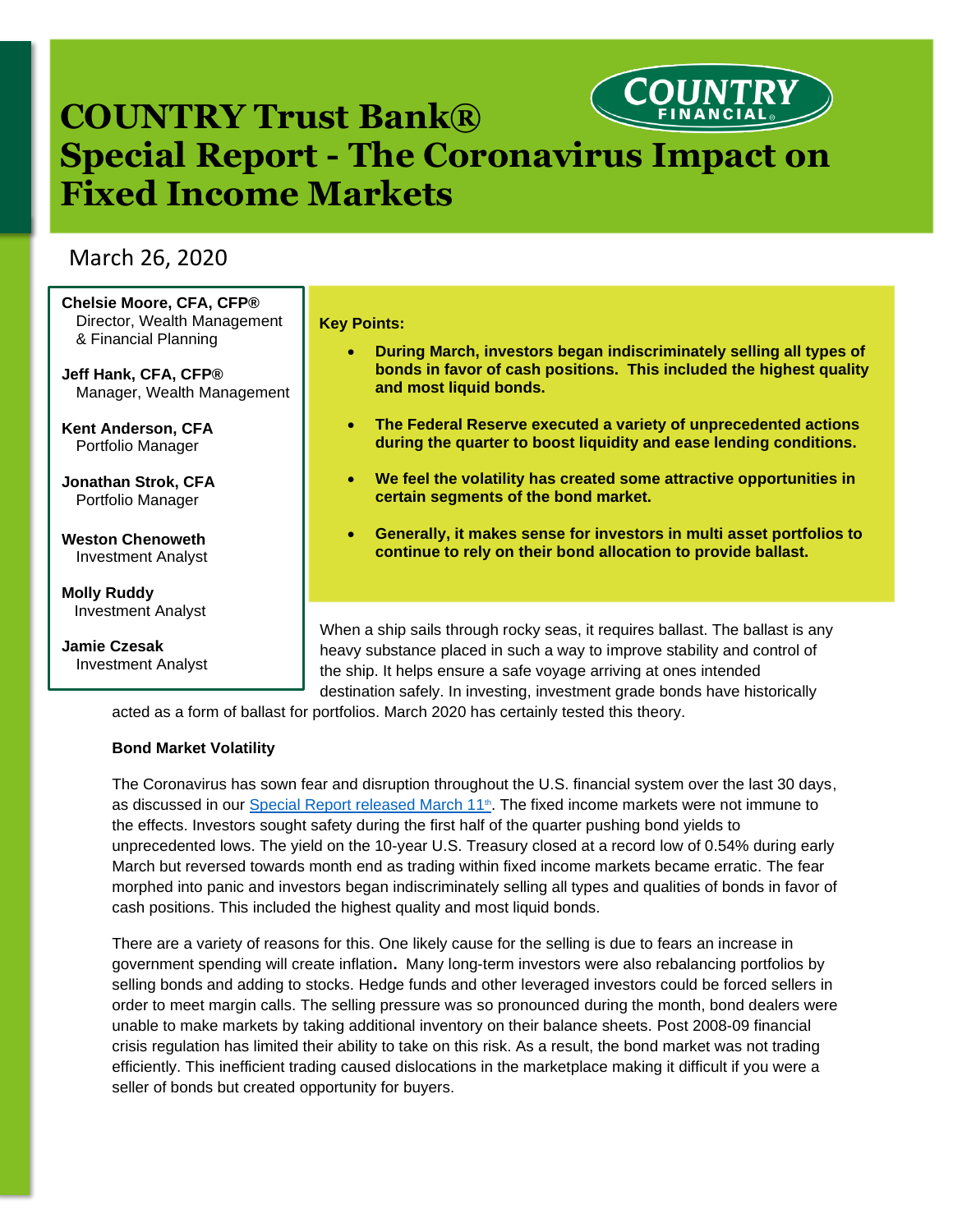The interest rate corporate bonds pay over treasuries widened substantially during the quarter and volatility has significantly increased in this market. The interest rate difference or spread on U.S. corporate bonds rated BBB widened from 178 basis points as of December 31 to 403 by March 24th (Figure 1). We expect this volatility will continue as corporate earnings and cash flow estimates remain uncertain.

### **Figure 1**



There is also good value in municipal bonds. As of 3/24, AAA rated municipal bonds had a yield to maturity of 2.50% (Figure 2). Unlike corporate bonds, this yield is usually federally tax exempt.



## **Figure 2**



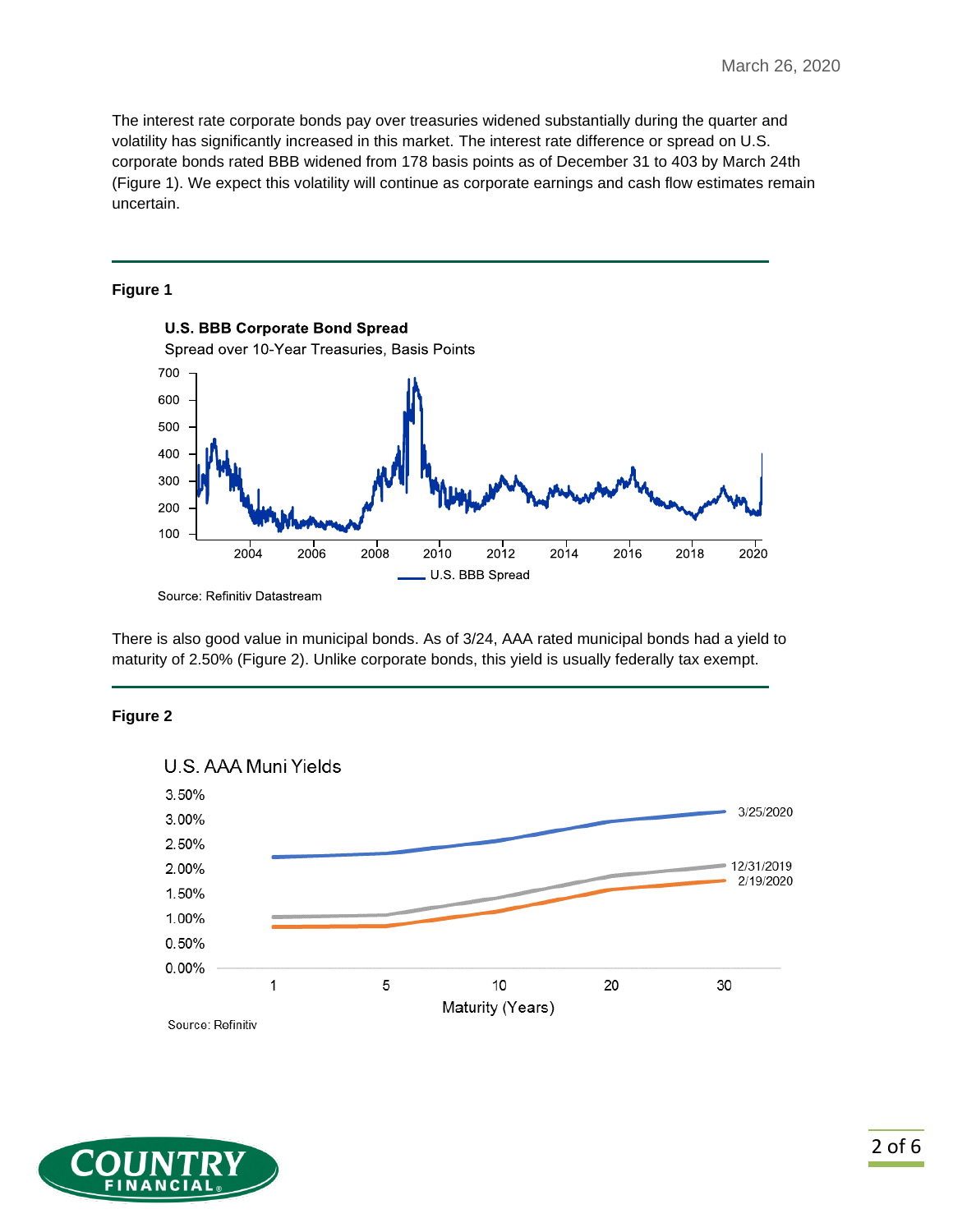### **Federal Reserve Response**

In response to these events in fixed income markets, the Federal Reserve executed a variety of actions during the quarter to boost liquidity and ease lending conditions. They implemented numerous initiatives to improve liquidity and functioning of short-term financing markets. They cut the target range for the federal funds rate by 1.50% during two emergency meetings to a target range of 0-0.25%. The Fed also restarted their asset purchase program, directly buying treasuries, corporate bonds and mortgage backed securities. This was a technique used extensively during the 2008-09 financial crisis but at that time only included treasury and mortgage backed securities. They reestablished an asset backed securities lending facility to support the student loan, credit card and auto lending markets. They also implemented programs to support lending to small businesses.

The Fed's actions are an attempt to keep financial markets functioning normally as well as provide stimulus during uncertain times. However, further action may be needed to facilitate the smooth functioning of financial markets. In our view, these moves alone are unlikely to stimulate consumer demand, which has been negatively impacted by coronavirus containment efforts. We believe accommodative monetary policy needs to be paired with fiscal policy to effectively support the economy.

#### **What we are Seeing**

The dislocations in the bond market caused many below investment grade or high yield bonds to experience significant losses during the quarter. Investors who had been investing in these lower quality bonds for their higher income saw how risky these bonds can be during periods of market stress. However, we feel the volatility has created some attractive opportunities in certain segments of the bond market. Over the last few weeks, we began seeing opportunities in preferred stock, emerging market bonds and floating rate loans. We might be early on this call but feel long term this allocation makes sense for portfolios with fixed income positions.

While we have seen significant declines in some areas of the bond market, investment grade bonds continue to be an important piece of multi asset portfolios. We saw the value of this diversification during the quarter as U.S. Investment Grade Bonds managed a positive return of +1.5% through 3/24/2020. U.S. Large Cap Stocks returned -23.9%, U.S. Small Cap Stocks -34.1% and Developed International Stocks -28.4% over the same time period (Figure 3).

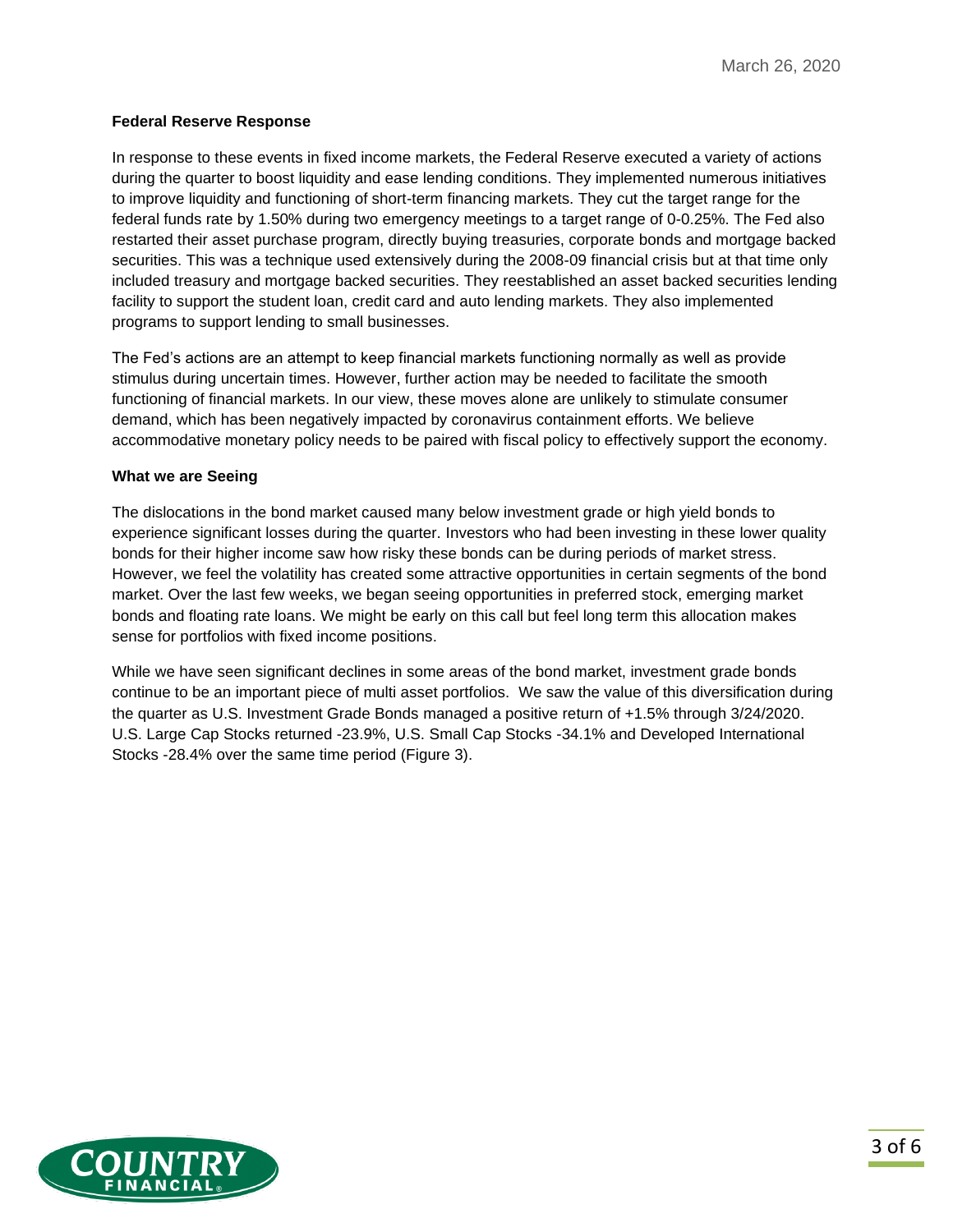### **Figure 3**

## 2020 YTD Asset Class % Returns, in US\$



Source: Refinitiv Datastream

#### **What Investors Should Do**

The current coronavirus global pandemic we are experiencing has created unprecedented volatility in fixed income markets. High quality bonds have proven their worth as a haven as other asset classes have declined. Generally, it makes sense for investors in multi asset portfolios to continue to rely on their bond allocation to provide ballast as they sail towards their long-term investment goals.

#### **COUNTRY Trust Bank Wealth Management Team**

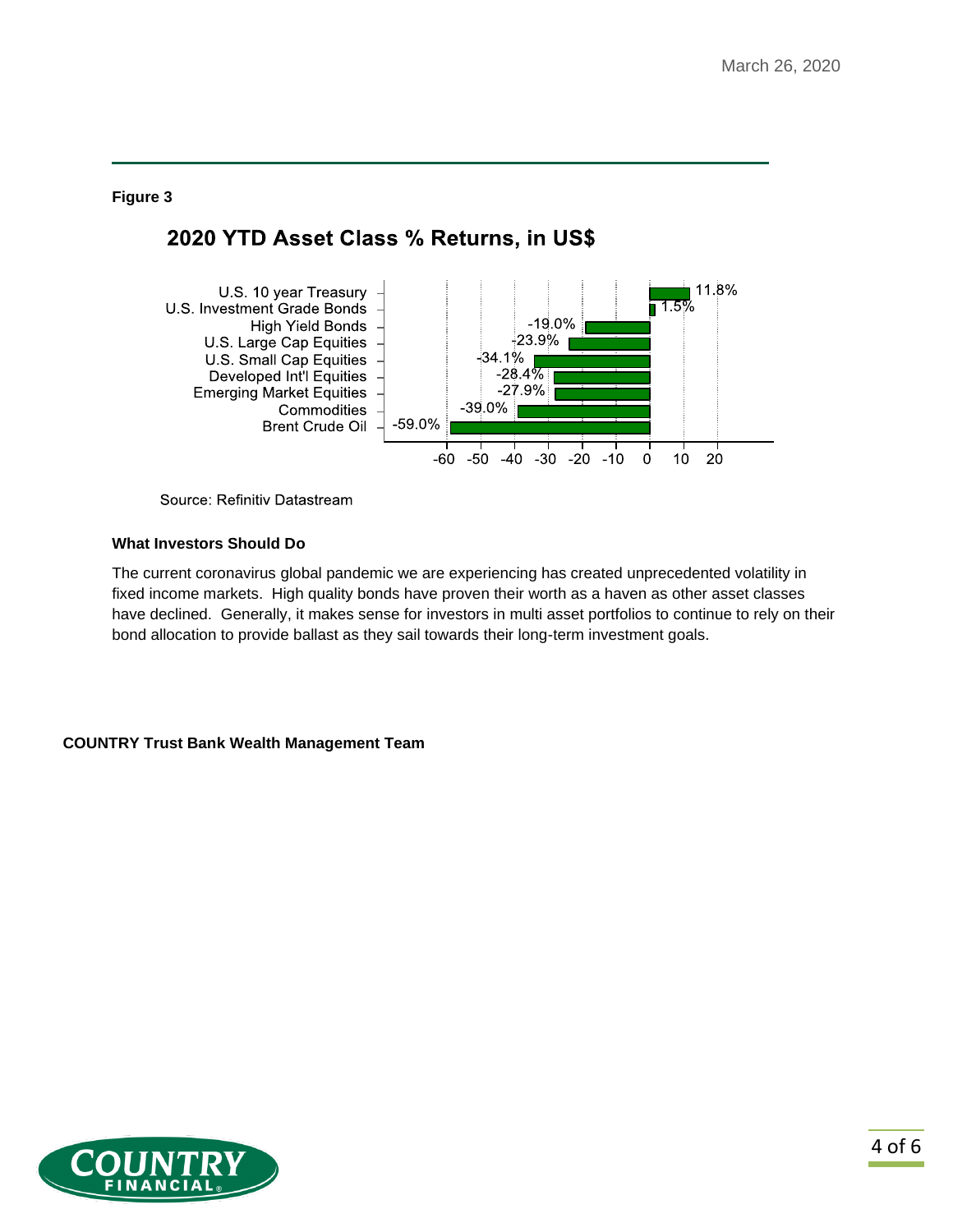**Not FDIC Insured** 

No Bank Guarantee May Lose Value

#### **Past performance does not guarantee future results. All investing involves risk, including risk of loss.**

All information is as of the report date unless otherwise noted.

This material is provided for informational purposes only and should not be used or construed as investment advice or a recommendation of any security, sector, or investment strategy. All views expressed are based on the information available at the time of writing, do not provide a complete analysis of every material fact, and may change based on market or other conditions. Statements of fact are from sources considered reliable, but no representation or warranty is made as to their completeness or accuracy. Unless otherwise noted, the analysis and opinions provided are those of the COUNTRY Trust Bank investment team identified above and not necessarily those of COUNTRY Trust Bank or its affiliates.

Investment management, retirement, trust and planning services provided by COUNTRY Trust Bank®.

#### Definitions and Important Information

The federal funds rate is the interest rate at which depository institutions lend reserve balances to other depository institutions overnight. The Federal Open Market Committee, which is the primary monetary policymaking body of the Federal Reserve, sets its desired target range.

The yield curve plots the interest rates of similar-quality bonds against their maturities. The most common yield curve plots the yields of U.S. Treasury securities for various maturities. An inverted yield curve occurs when short-term rates are higher than long-term rates.

Figure 1,2 and 3: Chart data comes from Refinitiv (formerly Thomson Reuters) Datastream, a powerful platform that integrates top-down macroeconomic research and bottom-up fundamental analysis.

A basis point is one hundredth of one percent, used chiefly in expressing differences of interest rates.

Stocks of small-capitalization companies involve substantial risk. These stocks historically have experienced greater price volatility than stocks of larger companies, and they may be expected to do so in the future.

Stocks of mid-capitalization companies may be slightly less volatile than those of small-capitalization companies but still involve substantial risk and they may be subject to more abrupt or erratic movements than large capitalization companies.

International investing involves risks not typically associated with domestic investing, including risks of adverse currency fluctuations, potential political and economic instability, different accounting standards, limited liquidity and volatile prices.

Fixed income securities are subject to various risks, including changes in interest rates, credit quality, market valuations, liquidity, prepayments, early redemption, corporate events, tax ramifications and other factors. Debt securities typically decrease in value when interest rates rise. The risk is usually greater for longer-term debt securities. Investments in lowerrated and nonrated securities present a greater risk of loss to principal and interest than higher-rated securities.

Diversification, asset allocation and rebalancing do not assure a profit or guarantee against loss.